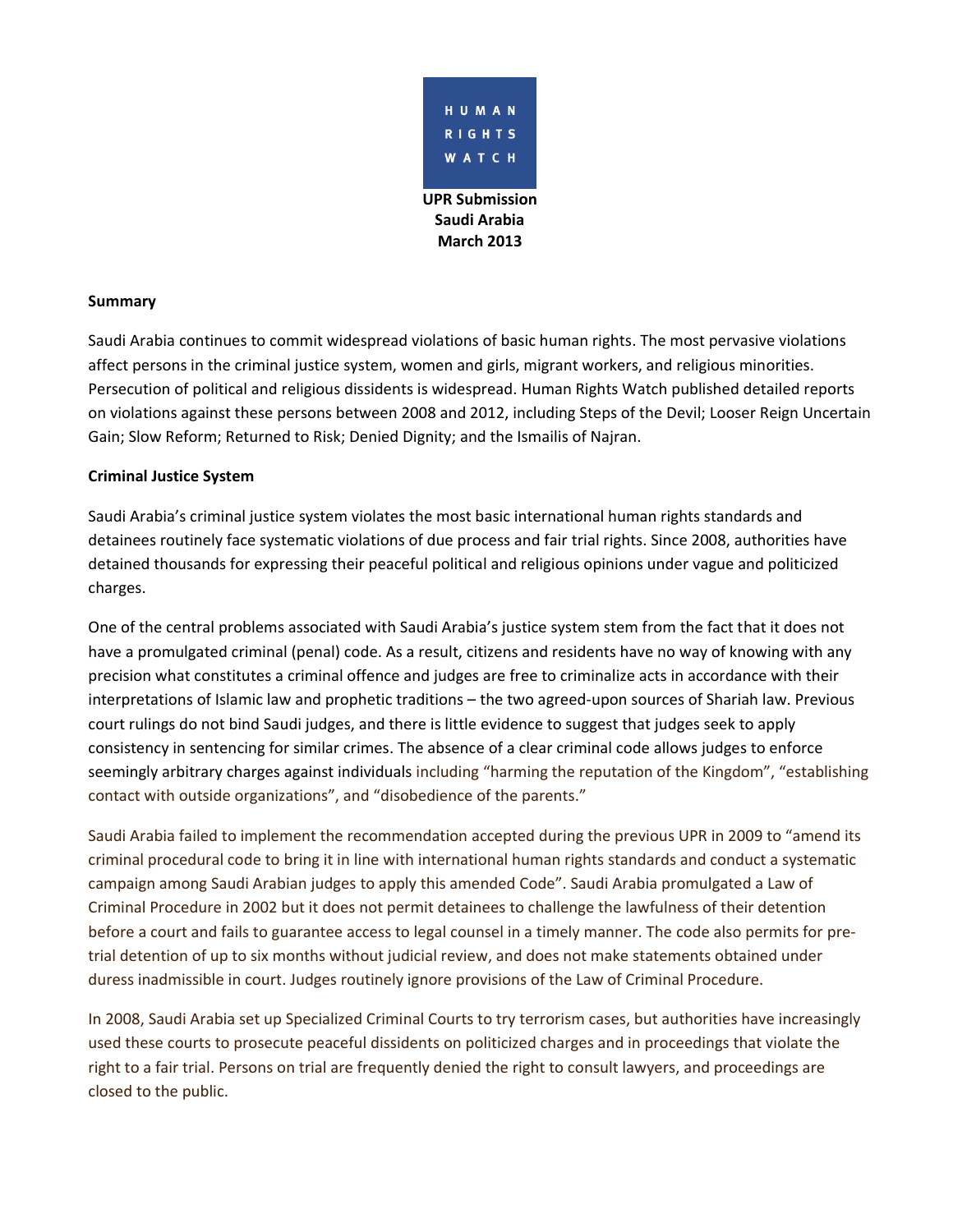Saudi courts impose the death penalty after patently unfair trials in violation of international law, and impose corporal punishment in the form of public flogging, which is inherently cruel and degrading.

Human Rights Watch has documented numerous examples of law enforcement officials subjecting suspects to torture and ill-treatment, including prolonged solitary confinement. Authorities often do not inform individuals of the crime of which they are accused or the evidence supporting the accusation. An accused person often does not have access to a lawyer and waits excessive periods of time before trial, where she or he is often unable to examine witnesses or evidence and present a legal defence.

Contrary to the recommendation it accepted during its previous UPR in 2009 to "amend the Code of Criminal Practice to stipulate that only individuals aged over 18 will be tried as adults," Saudi Arabia's juvenile justice system failed to protect the rights of juvenile defenders. Judicial discretion regarding the base for arrests and length of detention for children is exacerbated by the lack of law setting an age below which a child should not be tried as an adult. Judges continue to sentence to death persons for offenses committed while under age 18 and Saudi Arabia is one of just three countries world that continues to use the juvenile death penalty.

Authorities have failed to investigate abuses by security forces, which have lead to the deaths of up to 12 protesters in the Eastern province since 2011, or to take steps to prevent further deaths and abuses by security forces towards protesters.

The members of the Human Rights Council should strongly urge the government of Saudi Arabia to:

- Promulgate a penal code and amend the Law of Criminal Procedure to comply with international human rights law;
- Make the Bureau of Investigation and Public Prosecutions independent of the Ministry of Interior and ensure prosecutors uphold due process rights;
- End the trials of political detainees in Specialized Criminal Courts;
- End all forms of the death penalty and judicially sanctioned corporal punishment.
- Ensure that children are only detained as a measure of last resort, and for the shortest possible time;
- Investigate all abuses committed by security forces, including allegations of torture and ill-treatment and allegations of excessive use of force against demonstrators.

## **Freedom of Expression, Belief, and Assembly**

Saudi Arabia failed to implement recommendations it accepted during the previous UPR in 2009 to "enact and implement a Law of Association" and to "enable them to work in independence without being supervised by official authorities." Saudi Arabia still does not allow political or human rights associations and authorities have responded to growing calls for political reforms by prosecuting political leaders, human rights activists, academics, and dissidents. Trials and detention of human rights activists have increased, and encompass members of the Saudi Association for Civil and Political Rights (ACPRA), al-Adala Center for Human Rights, and members of a Jeddah reformist group who courts sentenced to up to 30 years imprisonment after they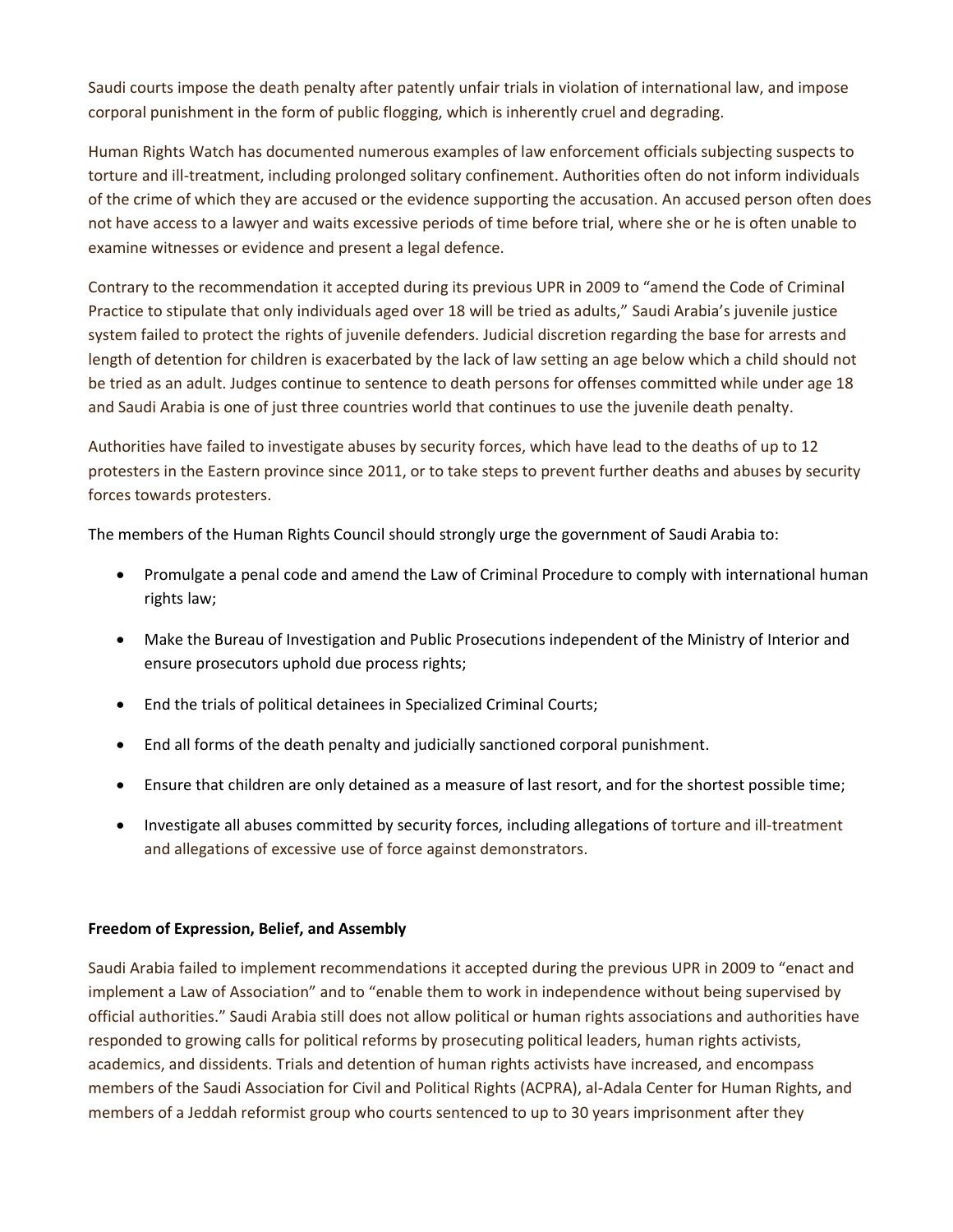attempted to set up a human rights organization. Authorities also arrested prominent academics, journalists, and lawyers, and the whereabouts of some- including prominent author Turki al-Hamad -remain unknown.

The judicial system has also been used to prosecute individuals for expressing their religious views. Insulting Islam carries the death penalty and a number of persons being held in detention after expressing their religious opinions may be at risk of the death penalty, including Hamza Kasghari.

Saudi Arabia did not demonstrate progress on the recommendations made during the previous UPR in 2009 to "ensure adequate protection for all religious minorities, with a view to gradually allowing public practice of other faiths and beliefs." Saudi Arabia does not tolerate public worship by adherents of religions other than Islam and systematically discriminates against its Muslim religious minorities, in particular Shia and Ismailis. The twelve Shia are the largest religious minority in the Kingdom, believed to number two to three million persons, and live predominantly in the Eastern province. Discrimination against Shia encompasses religious freedoms, government employment, the education system where Shia may not teach religion in class, and bias in the judiciary where judges sometimes disqualify Shia witnesses on the basis of their religion and exclusively follow tenants of Sunni religious law. Official discrimination against Ismailis also encompasses government employment, religious practices, education, and the justice system.

Since the outbreak of protests in the Eastern province in 2011, authorities have used disproportionate force against Shia protesters, resulting in at least 12 deaths and dozens of injuries.

The member states of the Human Rights Council should strongly urge the government of Saudi Arabia to:

- Publicly and officially rebut hate speech against Shia, Ismailis and other religious or ethnic minorities;
- Set up a national institution, as recommended by the United Nations Committee on the Elimination of Racial Discrimination, empowered to receive claims of discrimination, to make public recommendations for remedy and to review and recommend changes in official and private discriminatory policies and practices;
- Terminate all Ministry of Information and Ministry of Islamic Affairs censorship regarding the possession, production, and exchange of Ismaili or Shia religious material;
- Pass legislation that protects from discriminatory government interference construction of buildings of worship for religious minorities, and permit religious minorities to teach and practice their religious beliefs without intimidation;

Enact and implement a Law of Association that enables civil society organizations to work independently without being supervised by official authorities.

# **Women's Rights**

By accepting recommendations 18, 19 and 20 during its previous UPR in 2009, Saudi Arabia took a number of important commitments on women's rights. However, little has been done to genuinely implement these recommendations.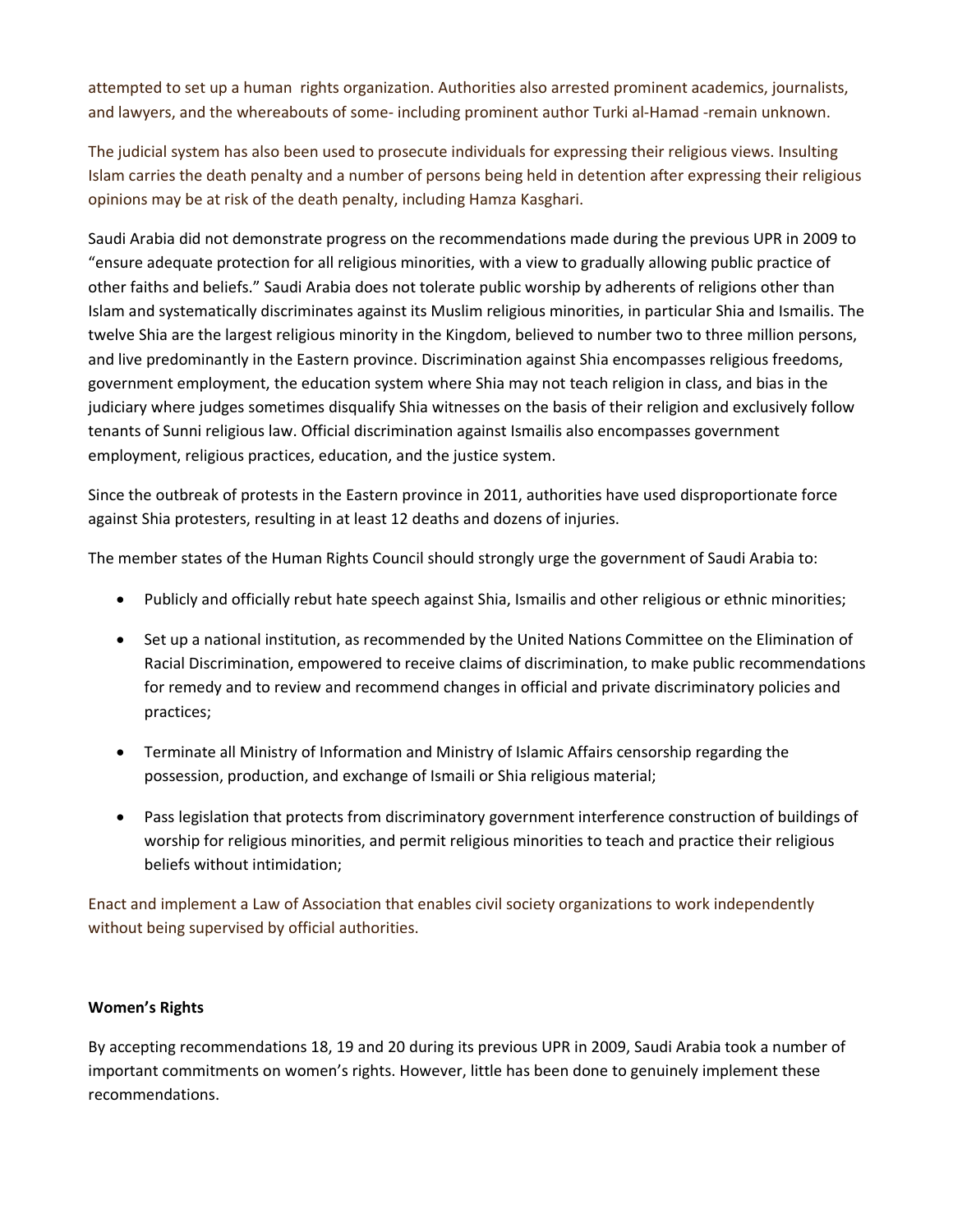But Saudi Arabia failed to demonstrate any progress on implementing the important accepted recommendations to "abolishing of the male guardianship system". Under the discriminatory Saudi guardianship system, girls and women are forbidden from travelling, getting married, or conducting official business without permission from their male guardians. This system is grounded in the most restrictive interpretation of an ambiguous Quranic verse and constitutes the most significant impediment to the realization of women's rights in the Kingdom. The guardianship system enables authorities to treat women like legal minors who are entitled to little control over their own lives and well-being, or that of their children, and routinely prioritizes the wishes of male guardians over the rights of females whom they hold authority over.

Saudi Arabia also failed to take effective measures "to ensure the eradication of violence against women" and "amend legal provisions to (…) prevent violence against women." Male guardianship over adult women also contributes to their risk of family violence. Survivors of family violence, social workers, and lawyers told Human Rights Watch about the difficult of removing male guardianship of women and children, which remains at the discretion of individual judges even in cases of abuse. The absence of codified legislation protecting women places women at further risk and makes it difficult for survivors of family violence to access sufficient protection or redress mechanisms. The government failed to enact a 2011 draft law to combat violence against women and children.

Since the previous UPR in 2009, little has been done to further implement the recommendation to "abolish legislation and practices which prevent women from participating fully in society on an equal basis with men." Since 2008, the Saudi government has taken steps to expand women's political participation by allowing them to run and vote in municipal elections and take part in the consultative Shura Council.

Since the previous UPR, a specific progress has been accomplished on the recommendation to end "restricted access by women to work" by adopting legislative reforms that expanded women's rights in the workforce by allowing them to work in limited areas such as clothing stores, for which no guardian permission is required. These decisions, however, reinforce strict sex segregation in the workplace mandating that male workers not interact with women. The Ministry of Justice also approved granting Saudi female lawyers the right to obtain law practice licenses but it is unclear whether steps have been taken to implement this decision. While such reforms represent important steps forward, their efficacy is limited by the male guardianship system which denies women the overall ability to make independent choices in most employment and educational affairs.

The member states of the Human Rights Council should strongly urge the government of Saudi Arabia to

- Promulgate by royal decree the dismantling of the legal guardianship system for adult women;
- Establish an oversight mechanism to ensure government agencies no longer require guardian's permission for women to work, travel, marry, study, or access any public service;
- The Ministries of Higher Education, Interior, and Labour should issue clear and explicit directives to their staff prohibiting them from requesting a guardian's presence of permission to allow a woman to access any service; and
- Approve legislation that provides clear protections and redress mechanisms for women facing domestic violence.